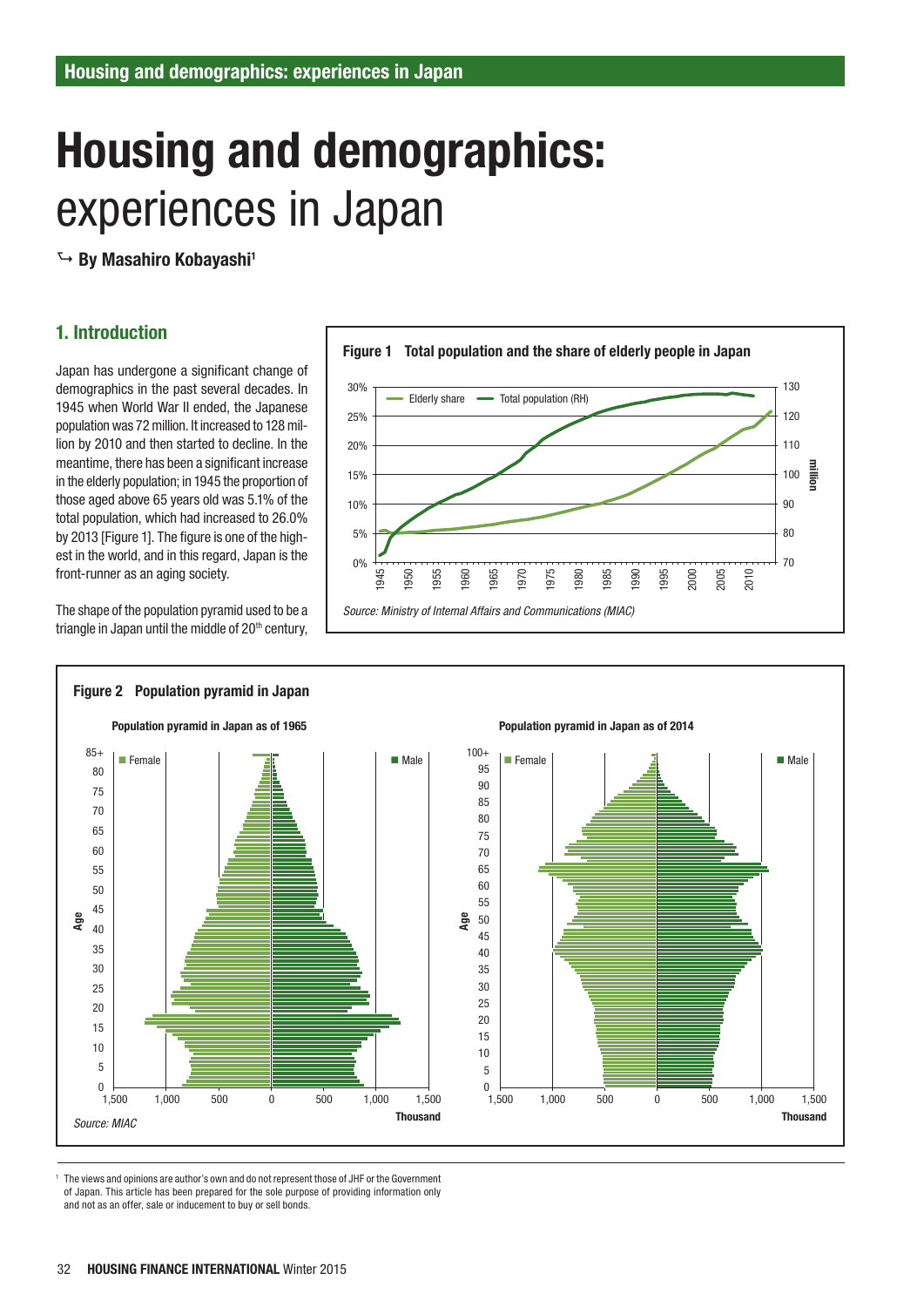but the shape has changed dramatically since then and as of 2014, those aged at 65 year old represent the largest age group [Figure 2]. The population numbers of those aged between 64 and 67 are more than 2 million each, and the only age group which has more than 2 million of population as of 2014 other than them is those aged at 40 years old. The former age group comprises post-war baby boomers, and the latter composes junior baby boomers.

The two large age cohorts made for a unique configuration of the working age population in Japan. The United Nations defines "working age population" as those in the 15 to 64 age group. The inverse dependency ratio, which is the ratio of the working age population divided by the rest of the age groups (younger than 15 and older than 64), has two peaks in Japan [Figure 3].

Post-war baby boomers have had significant impact on the dynamism of Japanese society. They migrated from rural agricultural regions to urban commercial and industrial regions in the 1960's and such migration caused severe housing problem in such metropolitan areas as Tokyo and Osaka. The second peak of the inverse dependency ratio was observed in the late 1980's and early 1990's. This coincided with the bubble economy in Japan. Baby boomers were still working while baby boomer juniors entered into working age. As the baby boomers started to retire, however, Japan is expected to experience a continuous decline of inverse dependency ratio for decades to come.

Will such a demographic trend negatively affect housing markets in Japan?

#### 2. Observations

Housing starts in Japan have had a strong correlation with core working age populations [Figure 4]. Regression analysis using actual housing starts as explained variables and number of population of age groups for 20's, 30's and 40's year old as explanatory variables shows coefficient of determination (R2) of 0.836 for the observation period of 1955 to 2014, with t value of each explanatory variables ranging from 5.37 to 10.37, meaning that they have statistical significance.

Not only housing starts, but property prices also had a strong correlation with demographics in Japan [Figure 5]. The two peaks of the inverse dependency ratio, or the period of population bonus, coincided with the peaks of real land





Note: estimates start from 2015

*Source: United Nations, Department of Economic and Social Affairs, Population Division (2015). World Population Prospects: The 2015 Revision, DVD Edition*



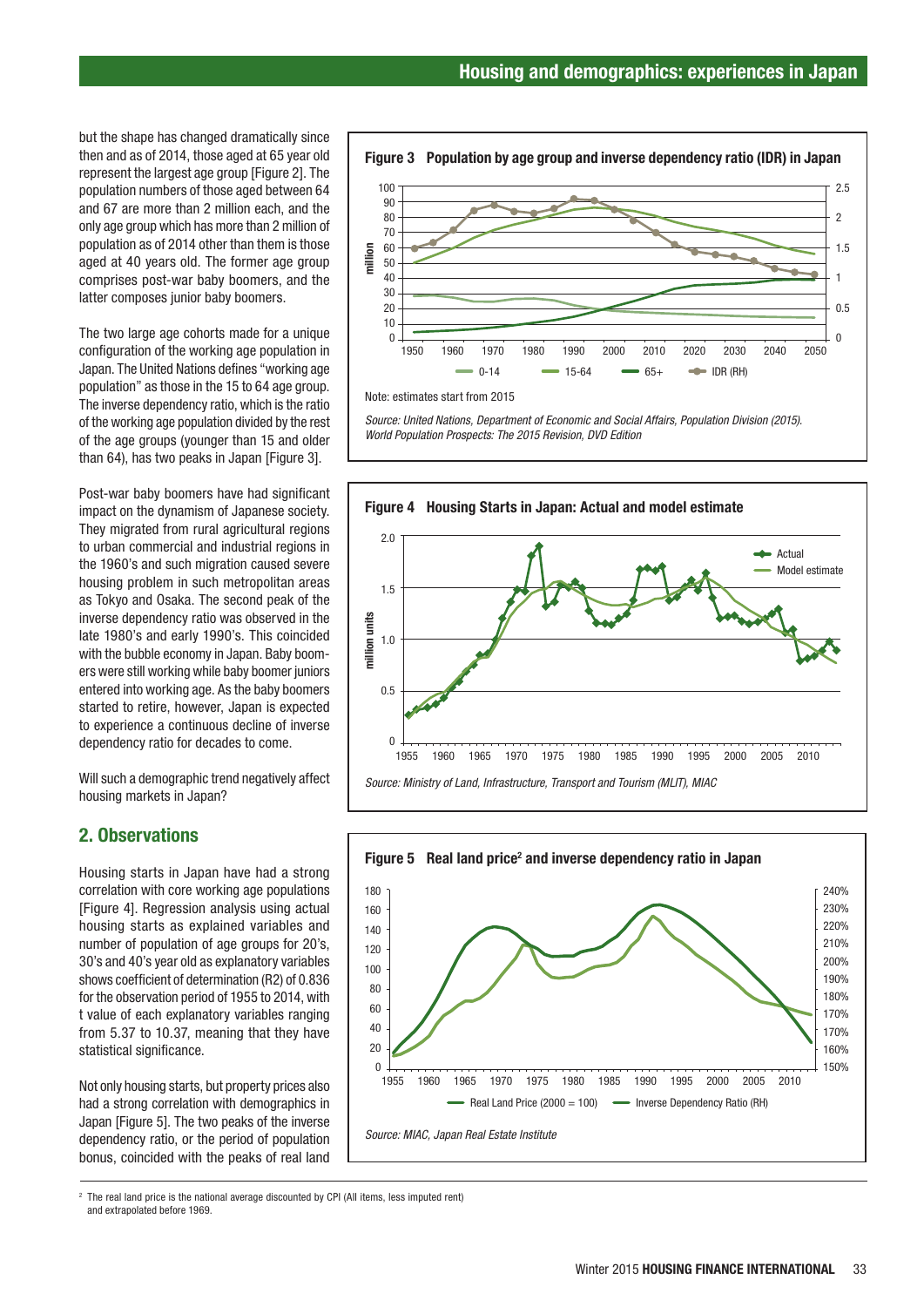

prices. During these population bonus periods, there was a plentiful supply of houses as was illustrated in Figure 4, but despite of such supply, the real land price climbed in those days, suggesting that demand was stronger than supply.

Although Japan is the forerunner of an aging society, it is a challenge for many other countries. not only for advanced economies but also for emerging economies including China [Figure 6]. China introduced the so-called "one child policy" around 1980, and this has distorted the demographic composition of China. However, the inverse dependency ratio is expected to decline in the US as well, although the total number of the population as well as the working age population is expected to grow in the US.

What is interesting is that the US had two peaks of the inverse dependency ratio just as was the case with Japan for the same reason. The second peak, in the early 2000's, was the period of the US housing bubble which led to the subprime crisis. If the demographic factor is the only factor affecting the housing market, we can see only gloomy pictures for many countries for decades to come.

## 3. Difference between US and Japan

After the collapse of the property bubble, Japan faced a persistent decline in property prices while the US seems to have averted this [Figure 7].

Figure 7 illustrates the trajectory of property prices for Japan starting from 1985 and the US starting from 2000. The residential lot price in 6 major metropolitan areas in Japan is illustrated with a black line with red circle marker and the per square meter price of condominium units in Tokyo metropolitan area is illustrated with a black dotted line for Japan, both indexed to 100 as of year 1985. The blue fat line stands for the US housing price as measured by S&P Case/Shiller Home Price Index for 10 major cities indexed to 100 as of year 2000.

The property prices in both countries doubled in 5 to 6 years and then the property bubble collapsed. The trajectory of the creation and collapse of the bubbles seems almost identical for the initial 10 years or so. However, since 2012, the US housing price has started to pick



<sup>3</sup> Estimates start from 2015. The figures after 2015 are UN estimates with medium fertility.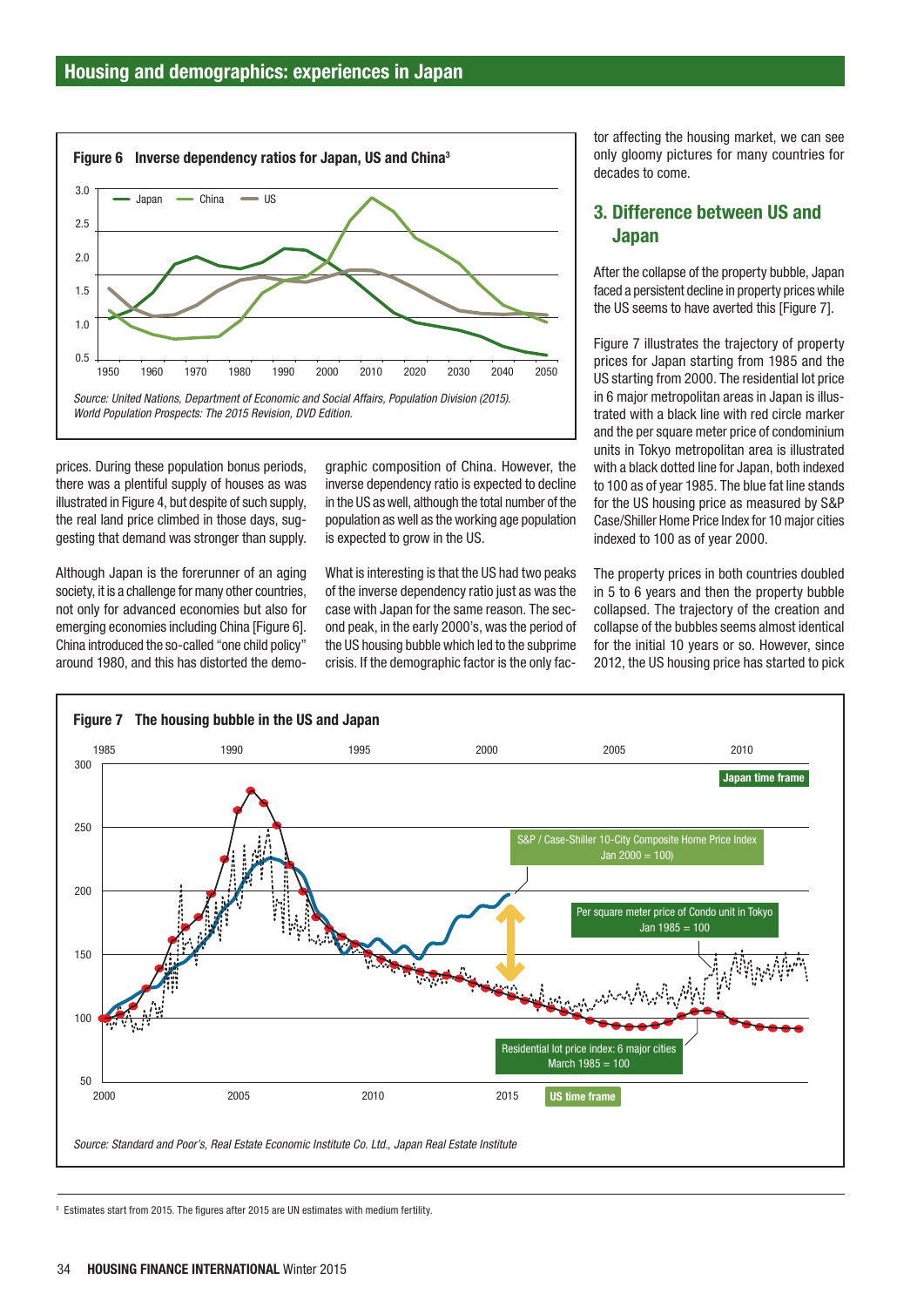up and apparently deviated from Japanese case. S&P Case/Shiller Home Price Index employs "repeat sales method" and it may reflect the status of property market more accurately than other statistics, but according to other statistics including new home sales prices by the Census Bureau of the US Department of Commerce, and existing home sales prices by the National Association of Realtors, home prices have already recovered to the level of the pre-crisis peak. In any case, the home price in the US did not follow the same path as Japan. In this regard, the argument that relates housing prices with the inverse dependency ratio may not be plausible. US case suggests that Japan is the outlier rather than main stream.

What made the US different to Japan would be the difference of monetary policy after the collapse of the property bubble, among others. Aggressive monetary accommodation by the Federal Reserve prevented the US economy falling into "lost decades".

In Japan, the Bank of Japan, the central bank, was praised by the media to depress the property price even after the property price started to decline in the early 1990's. There was strong support from the public to punish speculative real estate transactions. In retrospect, it was wrong from the perspective of the macro economy. In the middle of the 1990's, the Bank of Japan started to lower its official discount rate, but did not implement a large scale asset purchase program as the Federal Reserve did immediately after the outbreak of the global financial crisis [Figure 9]. The Japanese economy suffered from 15 years of deflation from 1998 until Bank of Japan introduced an extraordinary monetary accommodation named "Quantitative and Qualitative Monetary Easing (QQE)" from April 2013.

The population accounts for only a fraction of change in the economy if measured by the contribution to the composition of GDP change, but people were very pessimistic in Japan. This pessimism was reinforced by the persistent deflation and many people believed that deflation was caused by the declining population, and that property prices would continue to decline along with deflation because the Japanese population would continue to decline for decades to come. The QQE is a social experiment to change the minds or expectations of people.

Another factor that favorably affected to the US home price recovery would be the drastic decline







of supply of houses [Figure 9]. Comparing the number of housing starts in the US starting from 2000 to Japan starting from 1985 again, the housing starts in Japan remained significantly higher than the US after the collapse of the bubble due to some extent to policy measures to stimulate the economy in Japan. This is the adjustment to the supply side, not the demand side.

The effort to sustain the housing markets by this policy initiative adversely affected the market in terms of property prices at least, and this lesson has some implication for China these days.

## 4. Aging society and household finances

So far, QQE by Bank of Japan has been working well. After 30 years<sup>4</sup>, property prices (housing and stock) have regressed to fundamentals (GDP) [Figure 10]. In the long run, the bubble would burst and after the collapse of the bubble, property price would recover so long as the fundamentals of the economy are sound. In this regard, the property bubble per se may not be as important as many people would believe, at least over the longest term.

However, 30 year is long enough to see the change of generations. A different generation, having different experiences, may change their behavior over such a long time horizon.

During the asset disinflation period, the value of land held by the household sector declined by 476 trillion yen from 1994 to 2013 $5$ . In the meanwhile, household sector hoarded almost equivalent amount of financial assets<sup>6</sup> (499 tril-

<sup>4</sup> The Japanese economy faced significant fluctuation since the Plaza Accord of 1985.

<sup>5</sup> Current series of SNA (National Accounts of Japan) starts from 1994 and ends in 2013 as of November 2015.

<sup>&</sup>lt;sup>6</sup> Considering that the level of stock prices is almost the same for 1994 and 2013, the change of financial assets is largely attributable to the increase of cash and deposits.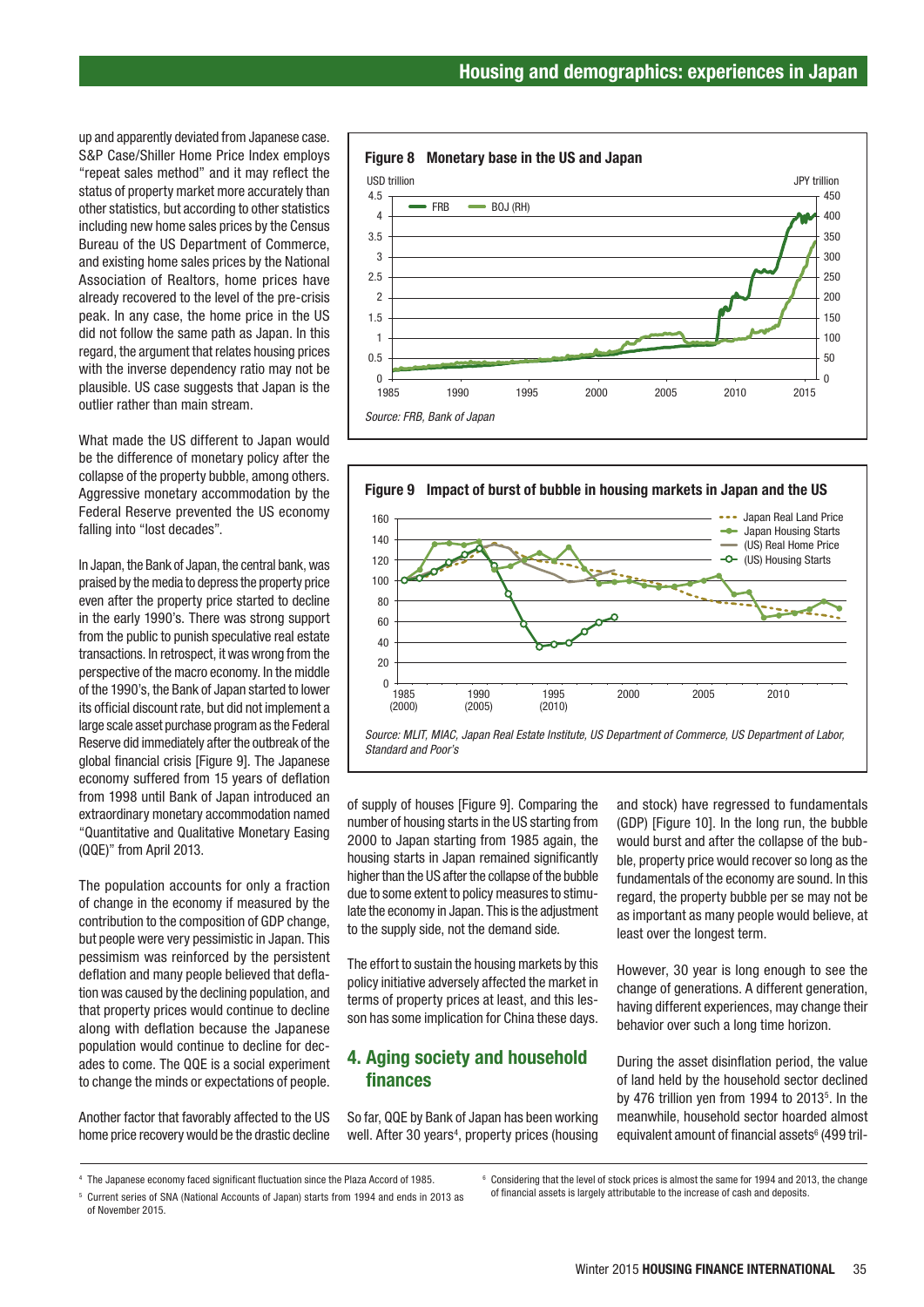





lion yen) and restrained personal consumption [Figure 11]. Household sector which faced decline of property price may have tried to rebalance their asset position by increasing financial assets, may it be intentionally or incidentally.

Another reason to explain the increase of financial assets held by the household sector also relates to demographics. An elderly population has more net financial assets as well as nonfinancial assets (mainly owned houses) [Figure 12]. Payment of lump sum retirement benefits is one of the major causes.

However, the elderly population, although it may be rich in assets, usually has poorer cash flow than working age population. In short, they are asset rich but cash poor. In this regard, there are possibilities for a reverse mortgage market to develop in Japan, but challenges remain. One prerequisite is the stabilization of property prices. If the price of property continues to decline, the premium to recover the cost after the disposition of the property at the time of the death of the borrower of a reverse mortgage would be too expensive to attract many customers. Another is the stabilization of future interest rates.

In this regard, it is to be noted that as the population ages, the macroeconomic savings rate for the household sector continued to decline and turned into negative in 2013.

So far, the long term interest rate is anchored thanks to the QQE by the Bank of Japan. The inflation rate is picking up, but remains below 2% objective [Figure 13]. Will such a low interest rate environment last even after more elderly people retire? We have to closely monitor the development of capital markets after the normalization of extraordinary monetary accommodation by Bank of Japan.

#### 5. Impact on homeownership

As of October 2013, there are 60.63 million housing units in Japan, of which, 8.20 million are vacant<sup>8</sup>. Among the remaining 52.43 million houses which are occupied, 61.7% are owner-occupied. This 61.7% is referred to as the homeownership level in Japan. As of today, homeownership is not a major policy priority in Japan. The major policy priority is how to address the 8.20 million vacant houses, accounting for 13.5% of the total housing stock.

7 "Condominium Price" represents per square meter price of condominium units in the Tokyo Metropolitan Region. The current series of "Nominal GDP" starts from 1994 and figure here is the seasonally adjusted annual rate on a quarterly base. Figures before 1993 are the author's estimates of annual value by chaining the previous series at 1994. The "Nikkei Average" is the value at the end of the month except for May 2015.

<sup>8</sup> Includes both owner and rental property as well as second houses.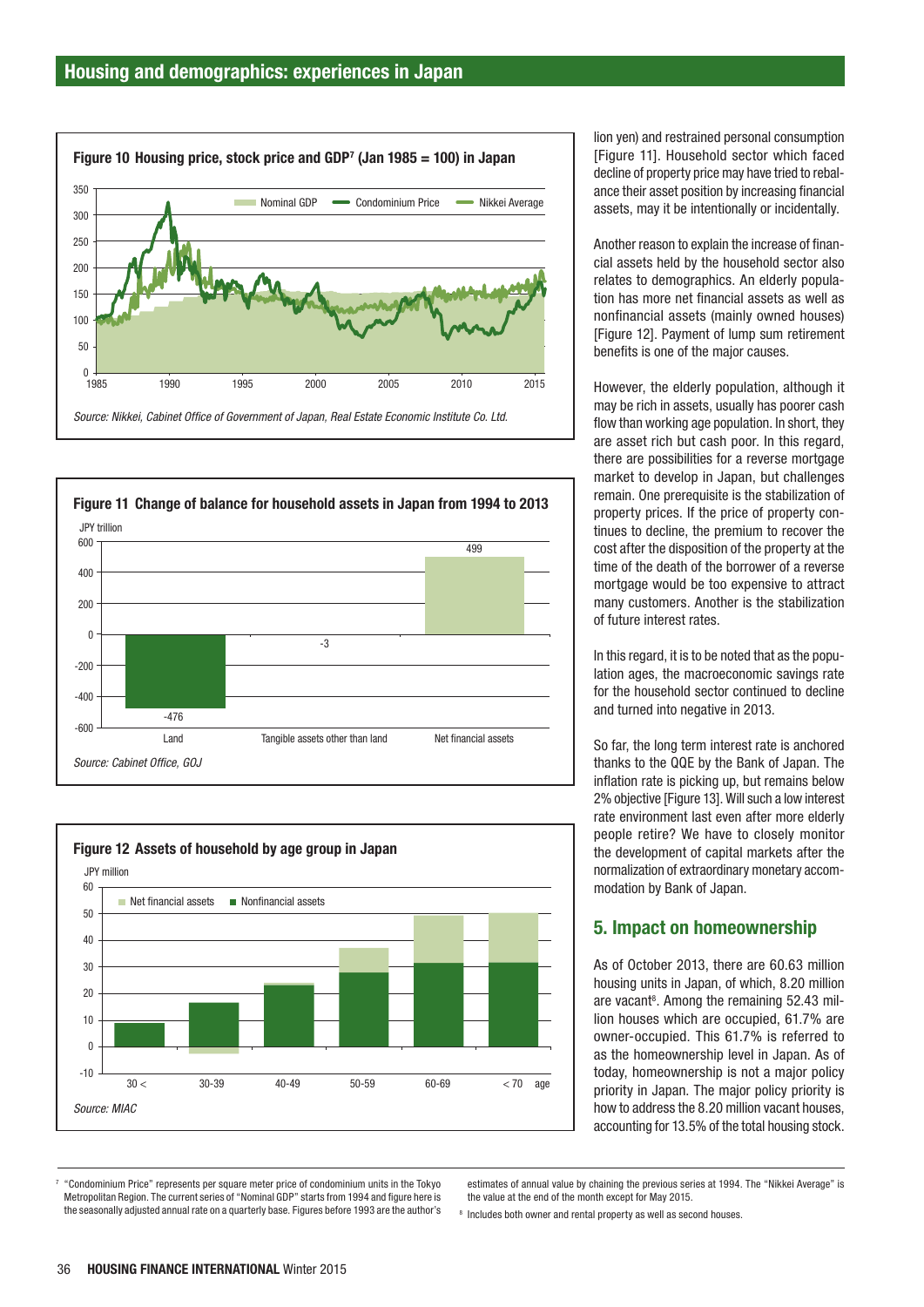The vacancy rate is higher in regions with declining population [Figure 14]. The total population of Japan started to decline from 2010, but the degree of demographic change differs depending on the region. There are 47 prefectures in Japan and from the 2008 census to the 2013 census, the national population decreased by 394,000, but in Tokyo, the population increased by 462,000. Okinawa ranked second in terms of population growth due to a high birth rate (the increase of Tokyo is due to social migration because the birth rate in Tokyo is the lowest among 47 prefectures).

A certain level of vacancy rate may be necessary to secure mobility of people. However, more than half of the vacant units are vacant for more than 5 years, and the vacancy rate of 13.5% is thought to be too high by many people in Japan. Some people say that there is no need to construct new houses anymore because there are 8.20 million vacant houses and we should utilize those vacant housing units before constructing new houses.

However, high vacancy rates are observed in regions which are far from Tokyo, and those who need houses, especially the young, may face more difficulty finding employment opportunities in those regions than in Tokyo. How to revitalize the regional economy to attract more young households is a policy priority which encompasses various elements including the housing issue, among others.

Homeownership of 61.7% is not very high, but not very low among advanced economies. If we compare the homeownership rate by different age groups in Japan, it is higher amongst the elderly cohort than the young cohort. One of the reasons for Japan being able to maintain the rate of homeownership above 60% is the aging society; the proportion of elderly people, who have a higher homeownership rate amongst the total population is increasing. The aging society, however, does not cause an automatic rise of homeownership. The homeownership rate has declined amongst many age groups, especially among those in their 40's [Figure 15].

Another aspect to be noted about housing markets in terms of demographics is the number of construction workers. The number of employees in the construction industry has been declining faster than the total population, and insufficient construction workers can be a constraint on the industry for some time [Figure 16]. A declining population had been thought to be the cause of deflation because there is less demand in Japan, but now people are recognizing that